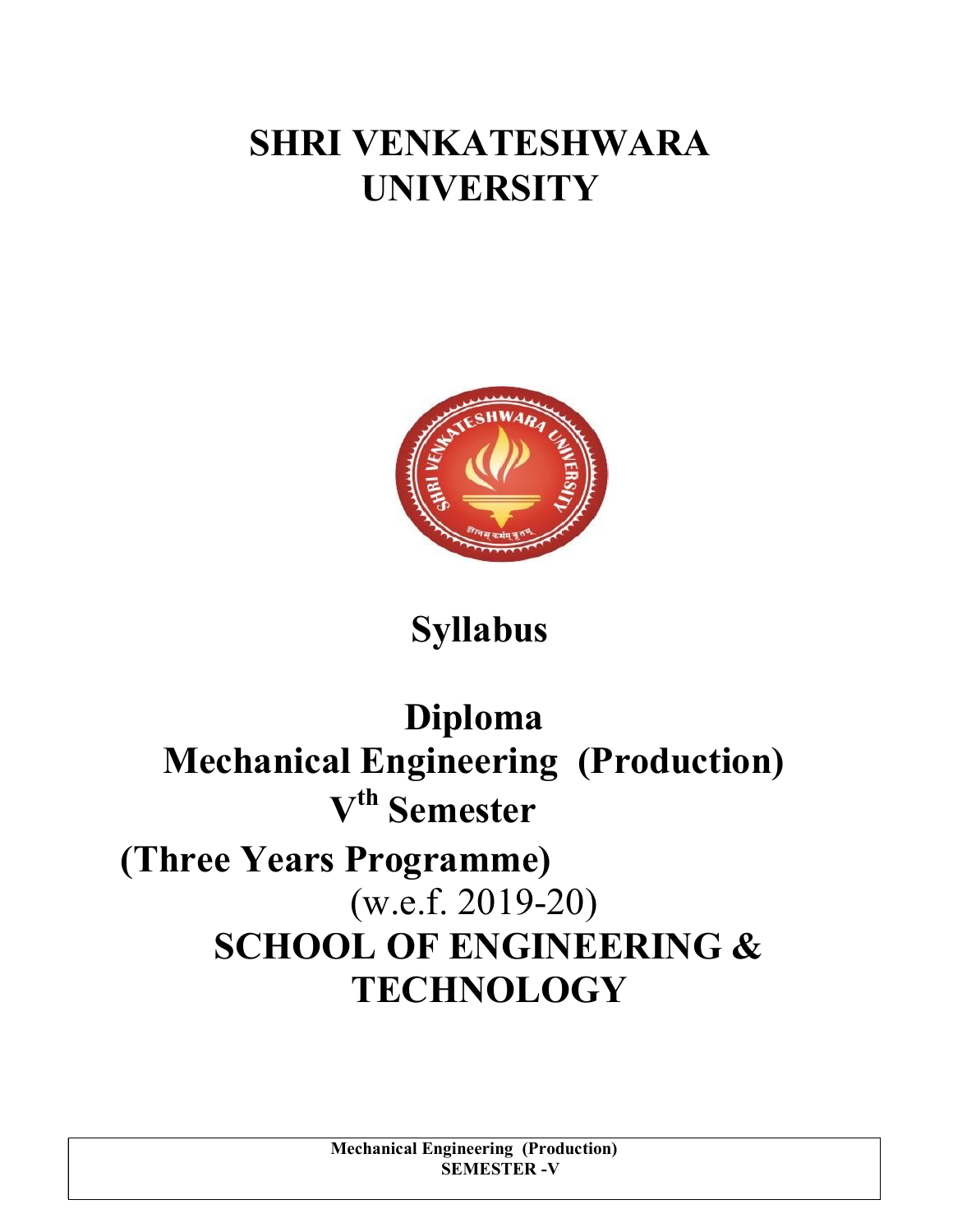| $\overline{SI}$                         | Subject Codes Subject |                                               | Periods |                |                 | <b>Evaluation Scheme</b> |              |              |     | End<br>Semester |     | Tota l  | Credit         |
|-----------------------------------------|-----------------------|-----------------------------------------------|---------|----------------|-----------------|--------------------------|--------------|--------------|-----|-----------------|-----|---------|----------------|
| $\begin{bmatrix} N \\ 0. \end{bmatrix}$ |                       |                                               | L       | T              | P               | СT                       | TA           | Tota 1       | P S | TE              | P E |         |                |
|                                         |                       |                                               |         |                |                 |                          |              |              |     |                 |     |         |                |
| $\vert$ 1                               | <b>PPE-501</b>        | Mechatronics and<br>Robotics                  | 3       | $\overline{0}$ | $\overline{0}$  | 20                       | $ 10\rangle$ | $ 30\rangle$ |     | 70              |     | 100     | k              |
| $\overline{2}$                          | <b>PPE-502</b>        | Automation & CNC<br>Machines                  | 3       | 0              | 0               | 20                       | $ 10\rangle$ | $ 30\rangle$ |     | 70              |     | 100     | $\beta$        |
| $\beta$                                 | PPE-503               | Flexible<br>Manufacturing<br><b>Systems</b>   | R       | 0              | 0               | $\overline{20}$          | $ 10\rangle$ | $ 30\rangle$ |     | 70              |     | 10<br>0 |                |
| 4                                       | <b>PPE-504</b>        | Material Handling<br>Systems                  | ß       | 0              | 0               | 20                       | $ 10\rangle$ | $ 30\rangle$ |     | 70              |     | 100     | k              |
| 5                                       | <b>PME-503</b>        | Industrial Engineering 3<br>& Management      |         | 0              | $\vert 0 \vert$ | 20                       | $ 10\rangle$ | $ 30\rangle$ |     | 70              |     | 100     | 3              |
| 6                                       | <b>POE-051</b>        | <b>Operation Research</b>                     | 3       | $\overline{0}$ | $\overline{0}$  | 20                       | $ 10\rangle$ | $ 30\rangle$ |     | $\overline{70}$ |     | 100     | k              |
| 7                                       | PPE-511               | Summer Internship-II $\vert 0 \vert$          |         | $\overline{0}$ | $\mathbf 0$     |                          |              |              | 50  |                 |     | 50      | $\vert$ 3      |
| 8                                       | PPE-512               | Project Phase- I                              | n       | $\overline{0}$ | 4               |                          |              |              | 50  |                 | 50  | 100     | $\overline{2}$ |
|                                         |                       |                                               |         |                |                 |                          |              |              |     |                 |     |         |                |
|                                         |                       | Summer Internship-II (6 weeks) after IVth Sem |         |                |                 |                          |              |              |     |                 |     | 750     | 23             |

| <b>Course Code</b>       | <b>PPE-501</b>                   |
|--------------------------|----------------------------------|
| <b>Course Title</b>      | <b>MECHATRONICS AND ROBOTICS</b> |
| <b>Number of Credits</b> | (L: 3, T: 0, P: 0)               |
| <b>Prerequisites</b>     | 'NIL                             |
| <b>Course Category</b>   | PC                               |

- To understand the basic concepts and characteristics of measurement systems.
- To learn various types of sensors and transducers various mechanical, electrical and pneumatic actuation systems.
- To learn the concepts of digital communications and develop PLC programs.
- To introduce the basic concepts, parts of robots and types of robots.
- To make the student familiar with the various drive systems for robot, sensors and their applica- tions in robots and programming of robots.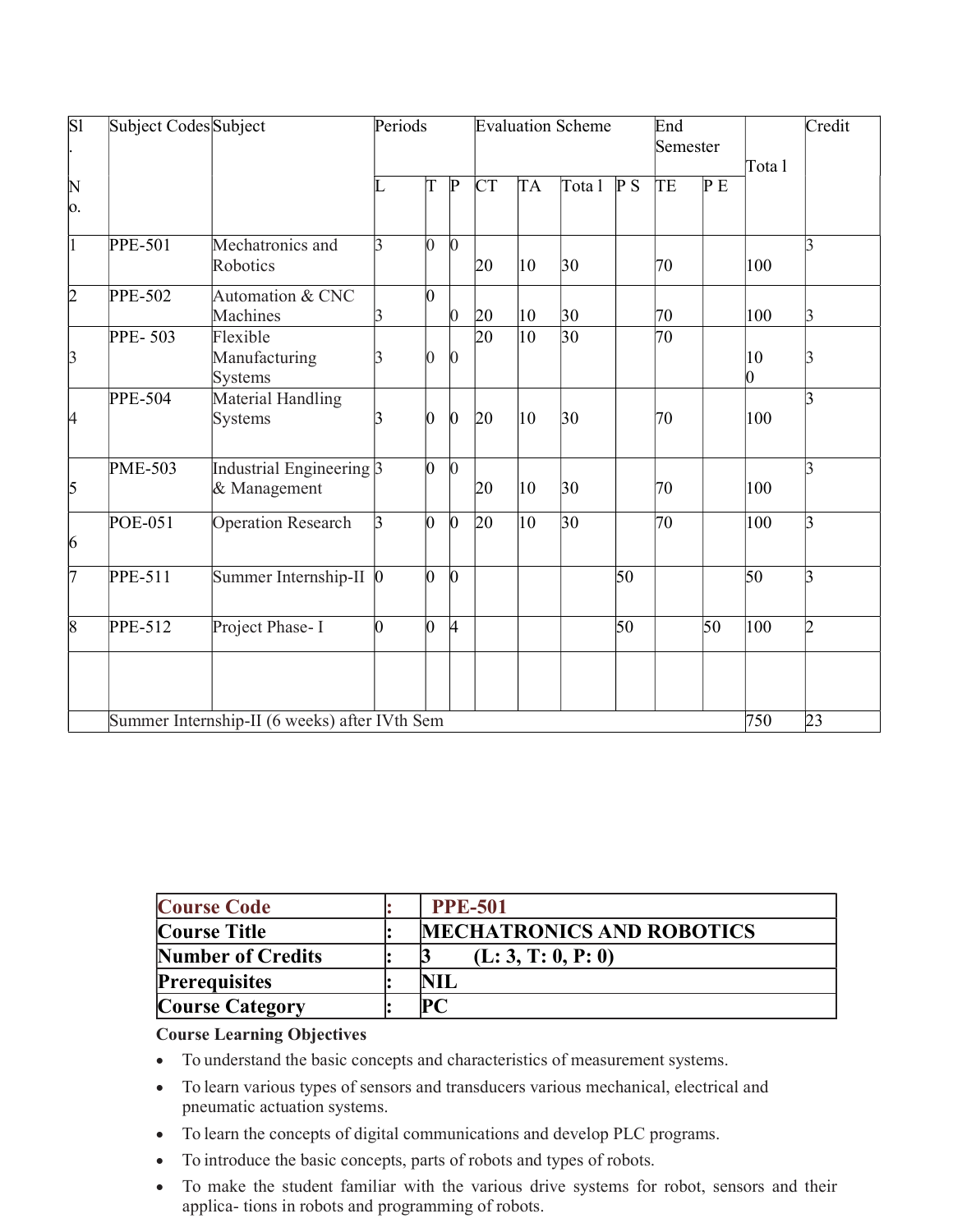#### Course Content:

UNIT-I: Introduction: Mechatronic systems, closed and open loop measurement systems, The Mechatronics approach, Sensors microprocessors and transducers, displacement, position and prox- imity pickups. Mechanical and Electrical activation systems.

Measurement Systems: Measurement errors, modelling measurement systems, system, Reliability, signal conditioning & processing, Data acquisition and processing systems, Data presentation.

Applied Instrumentation: Measurement of mechanical and process parameters. Measurement of force, torque, temperature, pressure and flow. Measurement of displacement velocity and accelera- tion. Measurement of noise and vibration

UNIT-II: Programmable Logic Controller (PLC): Definition – Basic block diagram and structure of PLC – Input/Output processing – PLC Programming: Ladder diagram, its logic functions, latching and sequencing – PLC mnemonics – Timers, internal relays and counters – Shift registers – Master and jump controls – Data handling – Analog input/output – Selection of PLC.

UNIT-III: Fundamentals of Robot: Robot – Definition – Co-ordinate Systems, Work Envelope, types and classification – Specifications – Pitch, Yaw, Roll, Joint Notations, Speed of Motion, Pay Load – Basic robot motions - Point to point control, Continuous path control. Robot Parts and Their Func- tions – Need for Robots – Different Applications. Robot drive systems and end effectors: Pneumatic Drives – Hydraulic Drives – Mechanical Drives – Electrical Drives – D.C. Servo Motors, Stepper Motor,

A.C. Servo Motors – Salient Features, Applications and Comparison of all these Drives. End Effectors

– Grippers – Mechanical Grippers, Pneumatic and Hydraulic Grippers, Magnetic Grippers, Vacuum Grippers; Two Fingered and Three Fingered Grippers; Internal Grippers and External Grippers; Se- lection and Design Considerations

UNIT-IV: Sensors and Machine Vision: Requirements of a sensor, Principles and Applications of the following types of sensors – Position of sensors (Piezo Electric Sensor, LVDT, Resolvers, Opti- cal Encoders), Range Sensors (Triangulation Principle, Structured, Lighting Approach, Laser Range Meters), Proximity Sensors (Inductive, Capacitive, and Ultrasonic), Touch Sensors, (Binary Sensors, Analog Sensors), Wrist Sensors, Compliance Sensors, Slip Sensors. Camera, Frame Grabber, Sensing and Digitizing Image Data – Signal Conversion, Image Storage, Lighting Techniques.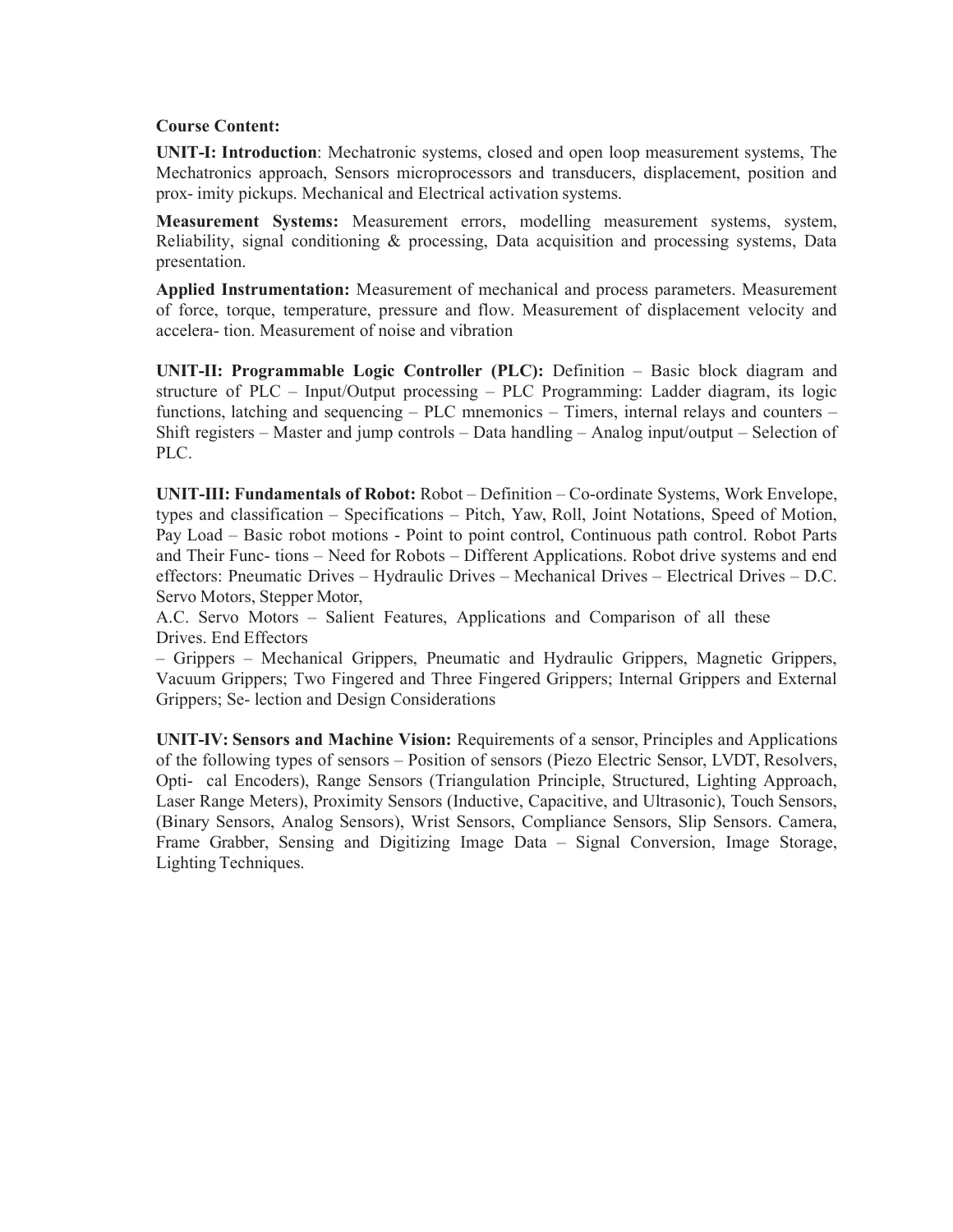UNIT-V: Robot kinematics and Robot Programming: Forward Kinematics, Inverse Kinematics and Differences; Forward Kinematics and Reverse Kinematics of Manipulators with Two Degrees of Free- dom (In 2 Dimensional) – Deviations and Problems. Teach Pendant Programming, Lead through pro- gramming, Robot programming Languages – VAL Programming – Motion Commands, Sensor Com- mands, End effecter commands, and Simple Programs Industrial Applications: Application of robots in machining, welding, assembly, and material handling.

#### Reference Books:

- 1. Mechatronics W. Bolton, Pearson Education, Asia 2007
- 2. A Text Book on Mechatronics, R. K. Rajput, S. Chand & Co, New Delhi 2011
- 3. K.S. Fu., R.C.Gonalez, C.S.G.Lee, " Robotics Control sensing ", Vision and Intelligence, McGraw Hill International Edition, 1987.
- 4. M. P. Groover, "Industrial Robotics Technology, Programming and Applications", Mc-Graw-Hill, 2001
- 5. Fu. K. S. Gonzalz. R. C., and Lee C.S.G., "Robotics Control, Sensing, Vision and Intelligence", McGraw-Hill Book Co., 1987
- 6. Yoram Koren, "Robotics for Engineers", McGraw-Hill Book Co., 1992
- 7. Janakiraman. P. A., "Robotics and Image Processing", Tata McGraw-Hill, 1995
- 8. Elements of Robotics Process Automation, Mukherjee, Khanna Publishing House, Delhi, 2018

#### Course outcomes:

| Describe about various types of sensors and<br>transducers.                                                |
|------------------------------------------------------------------------------------------------------------|
| Explain the various mechanical, electrical and<br>pneumatic actuation systems.                             |
| Explain the basic PLC architecture and PLC<br>programming concepts.                                        |
| Explain the robot anatomy, classification,<br>characteristics of robot, advantages and disad-<br>vantages. |
| Explain about various types of sensors and concepts on robot vision system.                                |

| <b>Course Code</b>       | <b>PPE-502</b>                                                                                          |
|--------------------------|---------------------------------------------------------------------------------------------------------|
| <b>Course Title</b>      | <b>AUTOMATION &amp; CNC MACHINES</b>                                                                    |
| <b>Number of Credits</b> | (L: 3, T: 0, P: 0)                                                                                      |
| <b>Prerequisites</b>     | <b>Basic Mechanical Engineering (PEPC102)</b><br><b>Industrial Production Technology-I</b><br>(PEPC205) |
| <b>Course Category</b>   | PС                                                                                                      |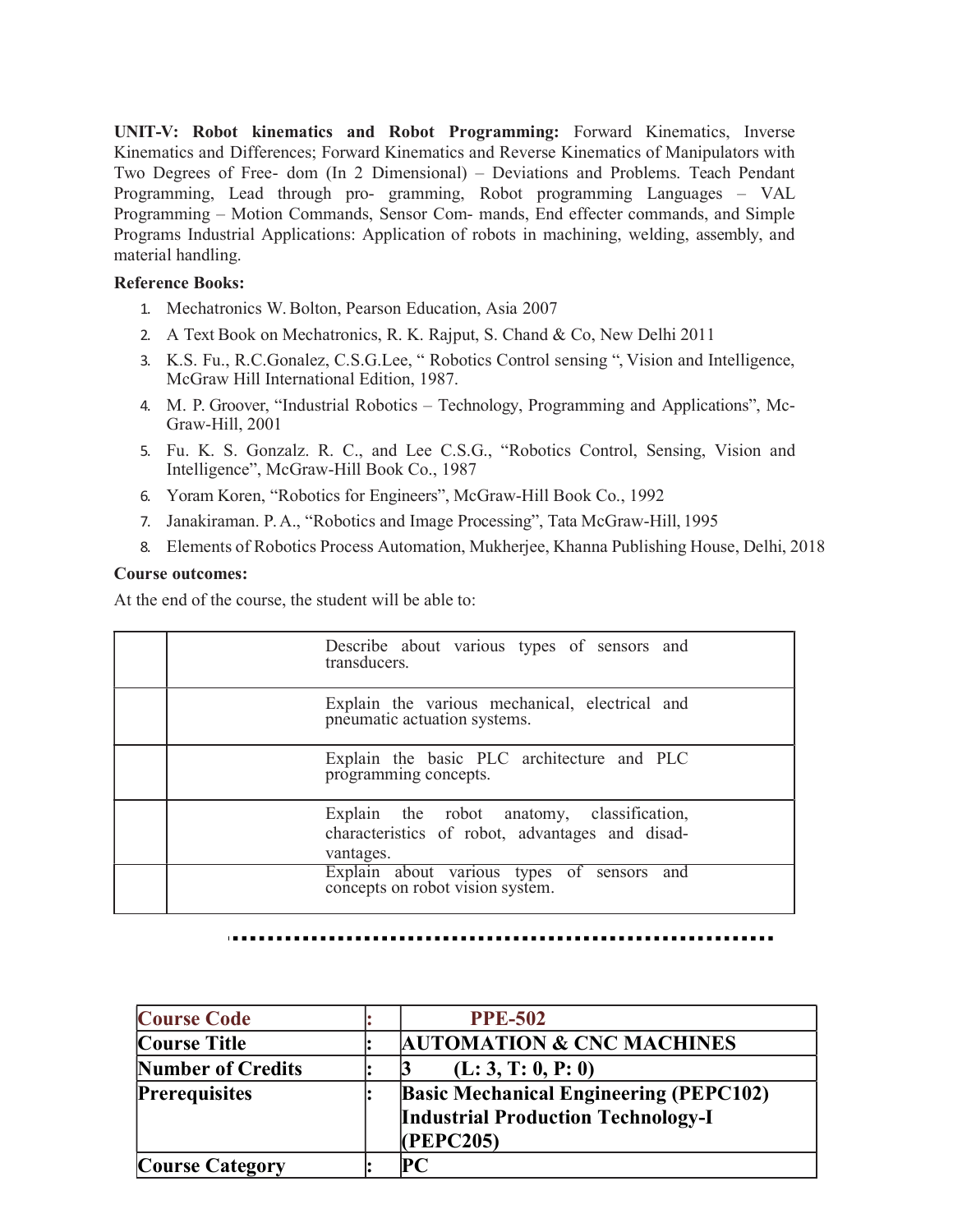- To understand basics of industrial automation
- To identify various types of automation
- To create CAM Tool path and NC- G code output.

## Course Content:

UNIT-I: Introduction: Basic concept of Automation, Types of Automation, Feasibility etc, Industrial Hydraulics: Introduction, basic concepts, Hydraulic fluids, Classification and properties of hydraulic fluids, Contaminates in hydraulic system, control and cleanliness standards, Fluid power generators,

i.e. Gear, Vane, Piston pumps, linear and Rotary Actuators, Direction Control Valves, types, actuation methods, pressure control valves; pressure reducing valves, pressure relief valve, Unloading valve, Sequence valve, Counterbalance valve, Flow control valves simple and pressure compensated type.

UNIT-II: Pneumatics: Introduction, Basic components, Source, storage and distribution, treatment of compressed air, linear and Rotary actuators, Direction control valves – types, actuation methods, pressure control valves, logic devices – twin pressure valve, shutter valve, time delay valve, Pneu- matic circuit design and analysis, conventional as well as computer aided design. Robotics: Basic concepts, classification based on Geometry, programming, drives, work volume of robots world and joint coordinates various joints, DOF, end effectors – Types and uses, Sensors in Robots, program- ming – Teach pendant and Computer programming

## UNIT-III: Automatic Assembly System: Development of Automatic Assembly process, Transfer dev

ices – continuous, Intermittent, synchronous and asynchronous, Vibratory feeders – Mechanics, ef- fect of frequency, acceleration, track angle, friction, load sensitivity, orientation of parts – active and passive devices, Mechanical feeders – computation and operational details, feed tracks, Escapement devices. Product design for high-speed automatic assembly, examples of design modifications.

UNIT-IV: CNC Machine and Components: CNC Machines: Numerical control – definition – compo- nents of NC systems – development of NC – DNC – Adaptive control systems – working principle of a CNC system – Features of CNC machines - advantage of CNC machines – difference between NC and CNC – Construction and working principle of turning centre – Construction and working principle of machining centers – machine axes conventions turning centre and machining centre – design con- siderations of NC machine tools. CNC EDM machine – Working principle of die sinking and wire EDM machines - Coordinate Measuring Machines: construction and working principles.

Drives: spindle drive – dc motor – Feed drives – dc servo motor and stepper motor – hydraulic sys- tems – Slide ways – requirement – types – friction slide ways and anti-friction slide ways linear mo- tion bearings – recirculation ball screw – ATC – tool magazine – feedback devices – linear and rotary transducers – Encoders - in process probing.

UNIT-V: Part Programming: NC part programming – methods – manual programming – conversa- tional programming – APT programming - Format: sequential and word address formats - sequence number – coordinate system – types of motion control: point-to-point, paraxial and contouring – Da- tum points: machine zero, work zero, tool zero NC dimensioning – reference points – tool material

– tool inserts - tool offsets and compensation - NC dimensioning – preparatory functions and G codes, miscellaneous functions and M codes – interpolation: linear interpolation and circular interpolation

- CNC program procedure. Part Program – macro – sub-program – canned cycles: stock – mirror im- ages – thread cutting – Sample programs for lathe: Linear and circular interpolation - Stock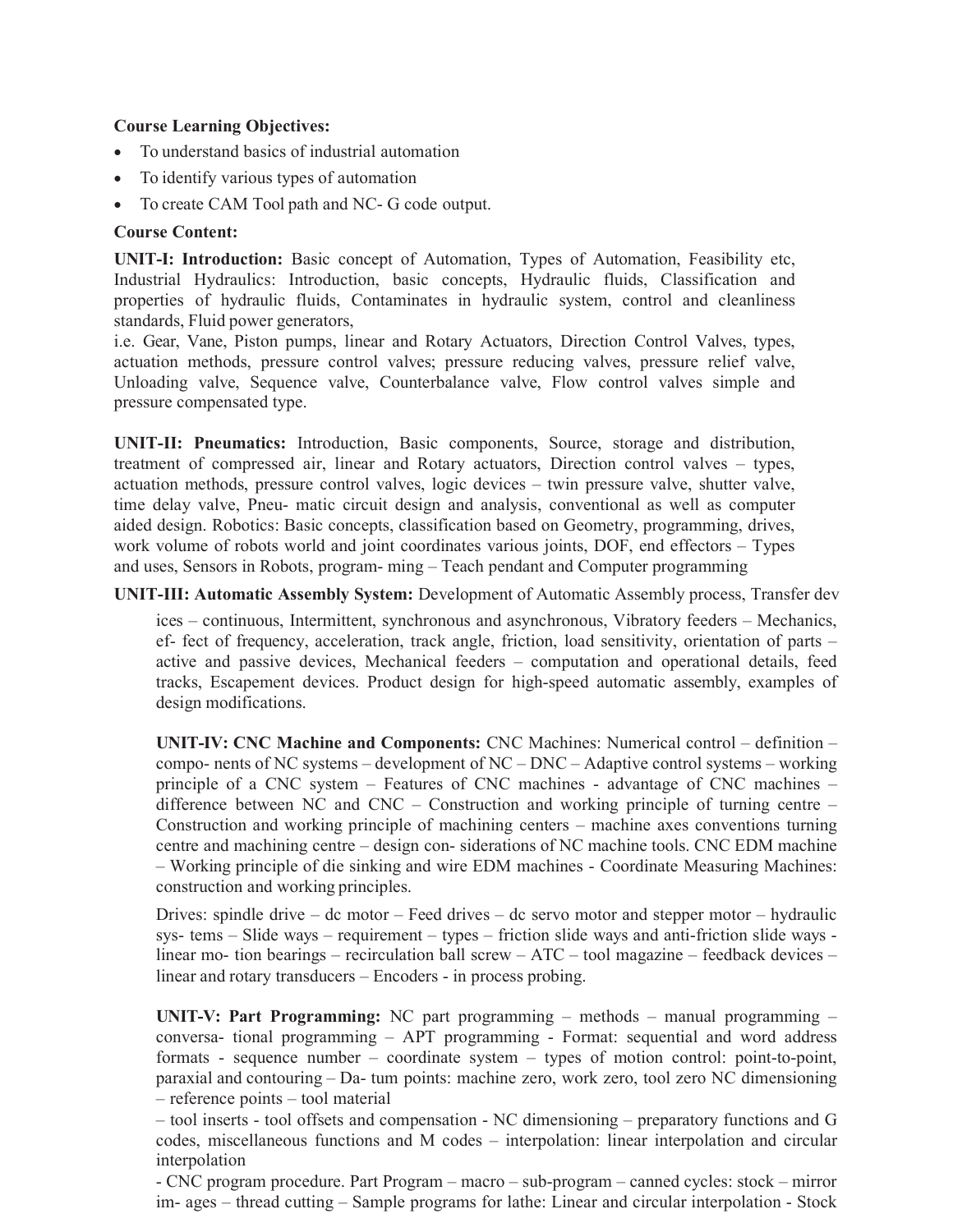removal turning – Peck drilling – Thread cutting and Sample programs for milling: Linear and circular inter- polation – mirroring – sub program – drilling

# Reference Books:

- 1. Anthony Esposito, "Fluid Power with Application", 5th Edition, Pearson Education (2003).
- 2. Majumdar S R, "Oil Hydraulic System", Tata McGraw Hill (2001).
- 3. Bolton W, "Mechatronics", 2nd Edition, Pearson Education, New Delhi (1999).
- 4. Necsulelscu Dan, "Mechatronics", Pearson Education, New Delhi (2002).
- 5. Geoffrey Boothroyd, "Assembly Automation and Product Design", Marcel Dekker Inc (1991).
- 6. CNC Programming, S. K. Sinha, Galgotia Publications Pvt. Ltd.
- 7. Computer Control of Manufacturing Systems, Yoram Koren, McGraw Hill Book.

## Course outcomes:

At the end of the course, the student will be able to:

| Demonstrate basics of industrial automation                                    |
|--------------------------------------------------------------------------------|
| Demonstrate use of automated controls using<br>pneumatic and hydraulic systems |
| Identify various types of automation                                           |
| Explain the concept of CNC machines and controls                               |
| Prepare CNC part programming for various jobs                                  |

| <b>Course Code</b>       | <b>PPE-503</b>                       |
|--------------------------|--------------------------------------|
| <b>Course Title</b>      | <b>FLEXIBLE MANUFACTURING SYSTEM</b> |
| <b>Number of Credits</b> | (L: 3, T: 0, P: 0)                   |
| <b>Prerequisites</b>     | <b>NIL</b>                           |
| <b>Course Category</b>   | <b>PE</b>                            |

#### Course Learning Objectives:

- To understand the role of Flexible Manufacturing Systems(FMS) in manufacturing,
- Be familiar with organization and information processing in manufacturing,
- Have a basic knowledge of automation equipment,
- Understand logic control and associated technologies

#### Course Content:

UNIT-I: Understanding of FMS: Evolution of Manufacturing Systems, FMS: Definition, objective and Need, FMS: components, Merits, Demerits and Applications, Flexibility in Pull and Push type.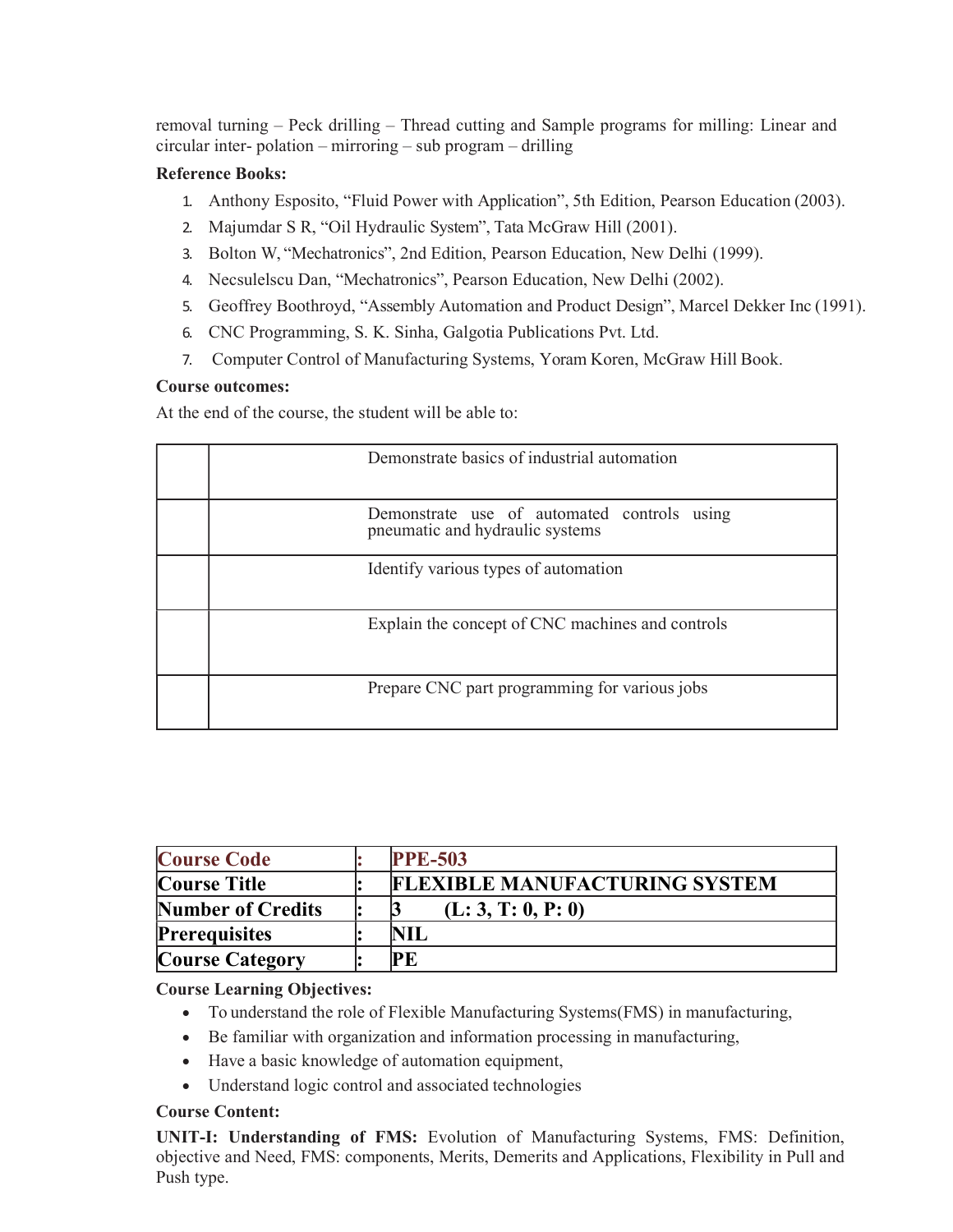UNIT-II: Classification of FMS Layout: FMS: Layouts and their salient features, Single line, dual line, loop, ladder, robot centre, Salient features of processing stations: Processing stations-Machining Centers, Turning centre, Coordinate measuring machine (CMM), Washing/ Deburring station.

UNIT-III: MHS; An introduction: Material Handling System Conveyor, Robots, Automated Guided Vehicle (AGV), Automated Storage Retrieval System (ASRS).

UNIT-IV: Management Technology: Tool Management, tool magazine, Tool preset, identification, Tool monitoring and fault detection, FMS: Configuration planning and routing, FMS: Production Plan- ning and Control, FMS: Scheduling and loading.

UNIT-V: Design of FMS: FMS Performance Evaluation introduction, Analytical model of FMS, Simu- lation model of FMS; Case studies: Typical examples /case studies of FMS.

#### Reference Books:

- 1. William W Luggen, "Flexible Manufacturing Cells and System" Prentice Hall of Inc New Jersey, 1991
- 2. Reza A Maleki "Flexible Manufacturing system" Prentice Hall of Inc New Jersey, 1991
- 3. John E Lenz "Flexible Manufacturing" marcel Dekker Inc New York, 1989.
- 4. Groover, M.P "Automation, Production Systems and Computer Integrated Manufactur- ing", Prentice Hall of India Pvt.Ltd. New Delhi 2009

#### Course outcomes:

| Classify and distinguish FMS and other<br>manufacturing systems.                                 |
|--------------------------------------------------------------------------------------------------|
| Analyze processing stations and material handling<br>systems used in FMS environments.           |
| Design and analyze FMS using simulation and<br>analytical techniques.                            |
| Develop management and control systems for tools, material handling and configurations<br>in FMS |
| Analyze the production management problems in planning, loading, scheduling,                     |
| routing and breakdown in a typical FMS.                                                          |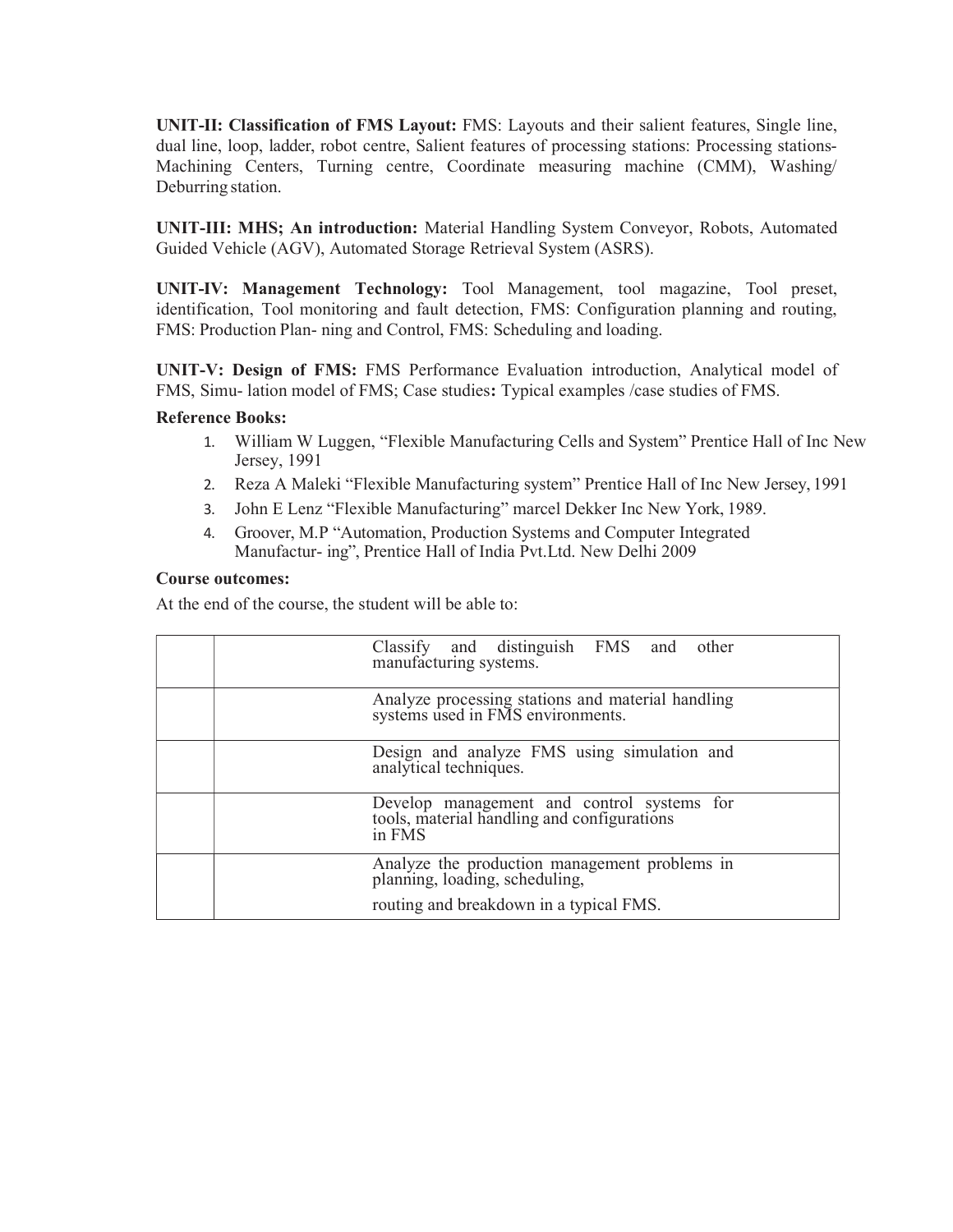| <b>Course Code</b>       | <b>PPE-504</b>                                |
|--------------------------|-----------------------------------------------|
| <b>Course Title</b>      | <b>MATERIAL HANDLING SYSTEM</b>               |
| <b>Number of Credits</b> | (L: 3, T: 0, P: 0)                            |
| <b>Prerequisites</b>     | <b>Basic Mechanical Engineering (PEPC102)</b> |
| <b>Course Category</b>   | PC                                            |

- $\bullet$  To know the operational features of the material handling equipment  $\&$  its practical applica- tions.
- To understand, select, operate and maintain the material handling equipments.
- To understand different material handling processes used in industries.
- To understand & appreciate safety instrumentation for equipment.

# Course Content:

UNIT-I: Introduction to Material Handling System: Main types of Material handling equipments & their applications; Types of load to be handled; Types of Movements; Methods of stacking, loading & unloading systems; Principles of Material Handling Systems; Modern trends in Materials handling.

UNIT-II: Hoisting Machinery & Equipments: Construction, Working & Maintenance of different types of hoists such as Lever operated hoist, Portable hand chain hoist, Differential hoists, Worm geared and Spur geared hoists, Electric & Pneumatic hoists, Jumper; Construction, Working & Main- tenance of different types of cranes such as Rotary cranes, Trackless cranes, Mobile cranes, Bridge cranes, Cable cranes, Floating cranes & Cranes traveling on guide rails; Construction, Working & Maintenance of Elevating equipments such as Stackers, Industrial lifts, Freight elevators, Passenger lifts, and Mast type's elevators, Vertical skip hoist elevators.

UNIT-III: Conveying Machinery: Construction, Working & Maintenance of Traction type convey- ors such as Belt conveyors, Chain conveyors, Bucket elevators, Escalators; Construction, Working & Maintenance of Traction less type conveyors such as Gravity type conveyors, Vibrating & Oscillating conveyors, Screw conveyors, Pneumatic & Hydraulic conveyors, Hoppers gates & Feeders.

Surface Transportation Equipment: Construction, Function, Working of Trackless equipment such as Hand operated trucks, Powered trucks, Tractors, Automatic Guided vehicle, Industrial Trailers; Construction, Function, Working of Cross handling equipment such as Winches, Capstans, Turnta- bles, Transfer tables, Monorail conveyors.

UNIT-IV: Components of Material Handling Systems: Flexible hoisting appliances such as Welded load chains, Roller chains, Hemp ropes, Steel wire ropes, Fastening methods of wire & chains, Eye bolts, Lifting tackles, Lifting & Rigging practices; Load handling attachments: a) Various types of hooks-Forged, Triangular eye hooks, Appliances for suspending hooks b) Crane grab for unit & piece loads c) Electric lifting magnet, vacuum lifter. d) Grabbing attachment for loose materials e) Crane attachment for handling liquids/molten metals; Construction & Working of Arresting gear & Brakes; Construction & use of electromagnetic shoe brakes, Thruster operated shoe brakes, Control brakes.

UNIT-V: Mechanism used in Material Handling Equipment: Steady state motion; Starting  $\&$ stop- ping of motion in following mechanisms: Hoisting mechanism, Lifting Mechanism, Traveling Mecha- nism, Slewing Mechanism, Rope & chain operated Cross- Traverse Mechanism.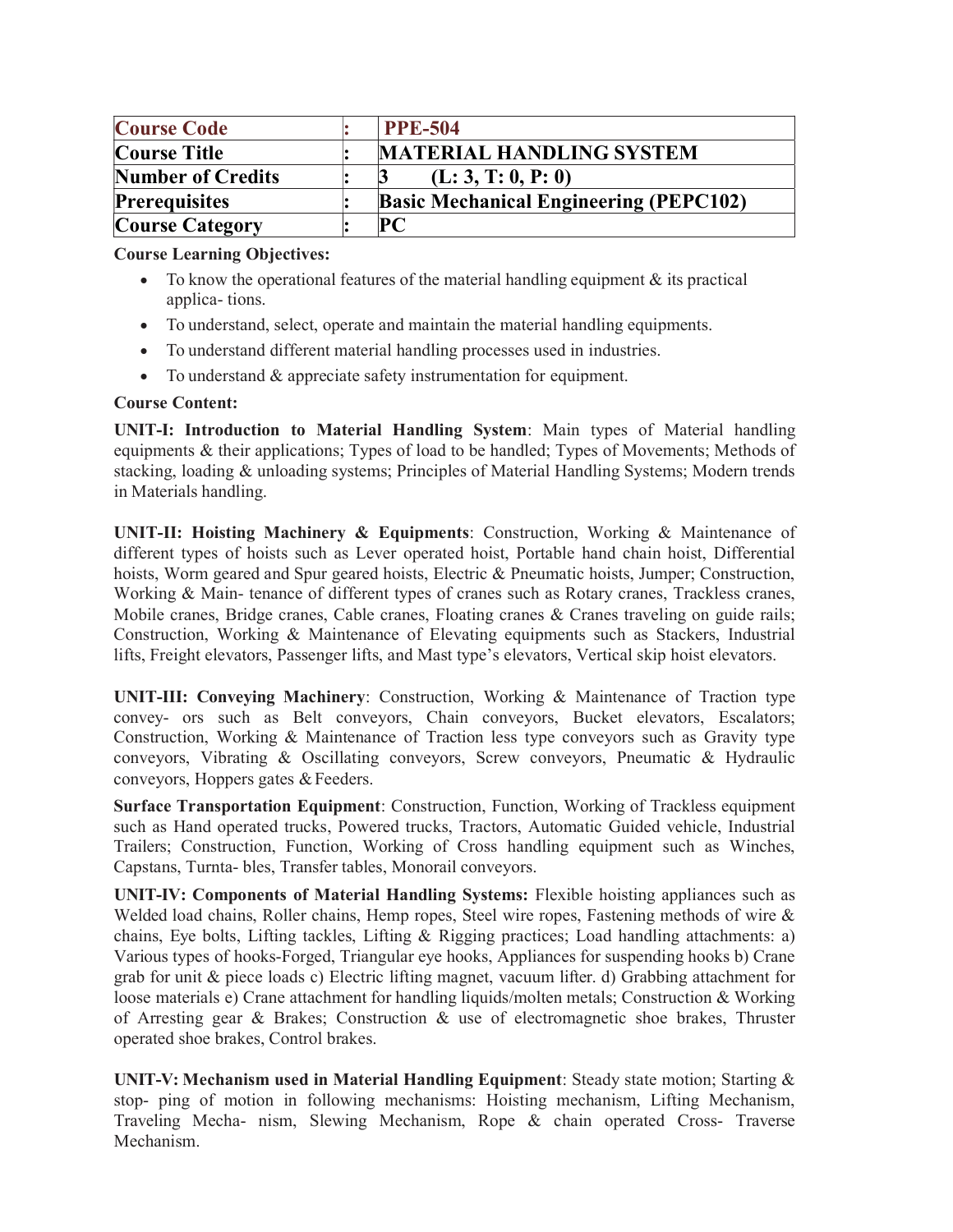Selection of Material Handling Equipment: Factors affecting choice of material handling equip- ment such as Type of loads, Hourly capacity of the unit, Direction & length of travel, Methods of stocking at initial, final & intermediate points, Nature of production process involved, Specific load conditions & Economics of material handling system.

#### Reference Books:

- 1. Material Handling (Principles & Practice) Allegri T. H., CBS Publisher, New Delhi.
- 2. Plant Layout & Materials Handling Apple J. M., John Wiley Publishers.
- 3. Material Handling Equipment N. Rundenko, Peace Publisher, Moscow.
- 4. Material Handling Equipment M. P. Alexandrov, MIR Publisher, Moscow.
- 5. Material Handling Equipment Y. I. Oberman, MIR Publisher, Moscow.

#### Course outcomes:

| Understand constructional & operational features<br>of various materials handling systems.                    |
|---------------------------------------------------------------------------------------------------------------|
| Identify, compare & select proper material handling equipment for specified applications.                     |
| Know the controls $\&$ safety measures incorporated<br>on material handling equipment.                        |
| Appreciate the role of material handling devices in<br>mechanization & automation of indus- trial<br>process. |
| Understand & appreciate safety instrumentation for<br>equipment                                               |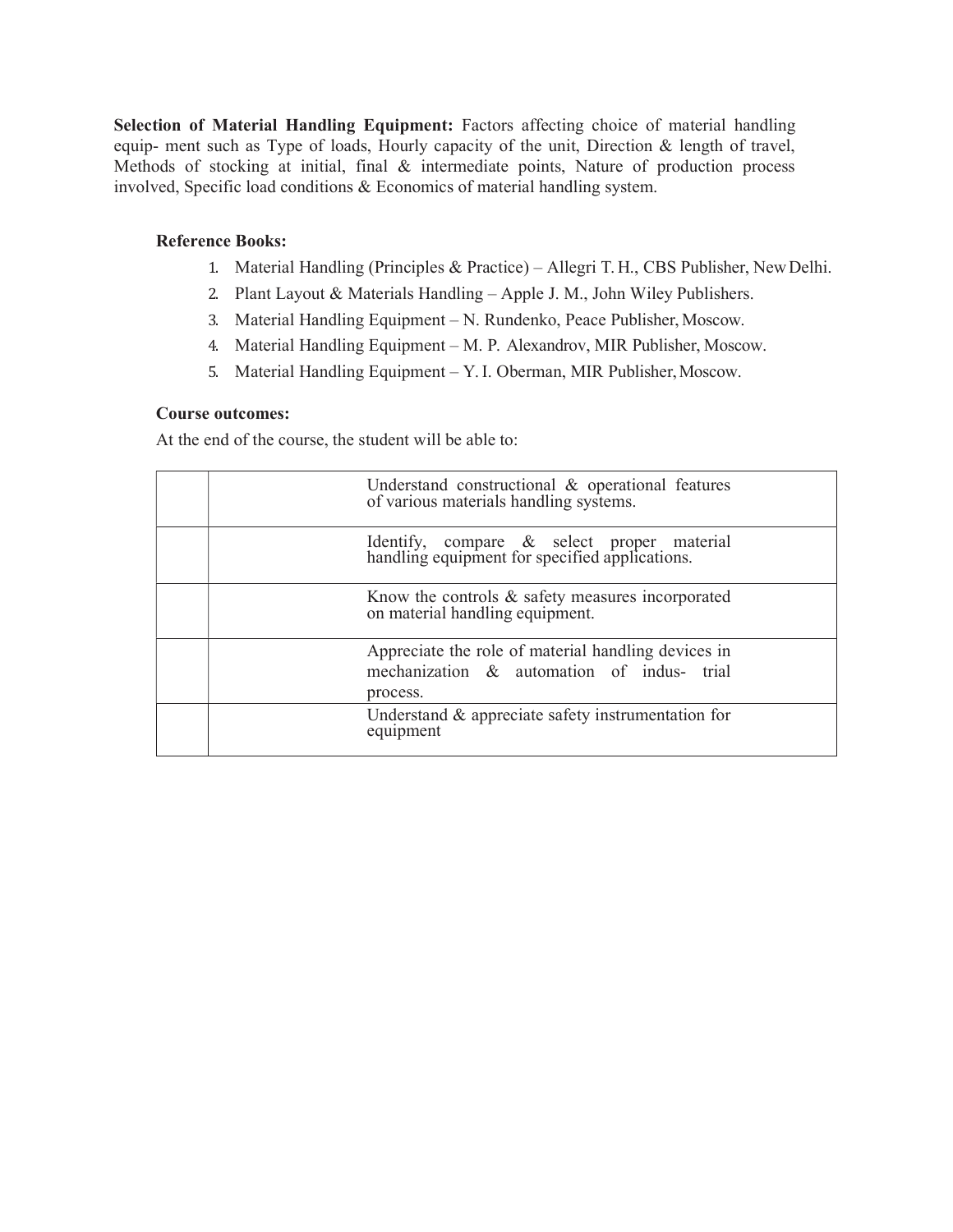| <b>Course Code</b>       | <b>PME-503</b>                      |
|--------------------------|-------------------------------------|
| Course Title             | <b>INDUSTRIAL ENGINEERING &amp;</b> |
|                          | <b>MANAGEMENT</b>                   |
| <b>Number of Credits</b> | (L: 3, T: 0, P: 0)                  |
| <b>Prerequisites</b>     | NIL                                 |
| <b>Course Category</b>   |                                     |

- To take the right decisions to optimize resources utilization by improving productivity of the Lands, Buildings, People, Materials, Machines, Money, Methods and Management effectively.
- To eliminate unproductive activities under the control of the Management, Supervisor, worker and the Design of Products and Processes.
- To use the Charts to record the Activities of the people, materials and Equipment to find alterna- tive methods which minimize waste and to implement the best method.

#### Course Content:

UNIT-I: Plant Engineering: Plant; Selection of site of industry; Plant layout; Principles of a good layout; Types; Process; Product and Fixed position; Techniques to improve Layout; Principles of Ma-

Production Engineering Curriculum Structure 304

 terial handling equipment; Plant maintenance; Importance; Break down maintenance; Preventive maintenance and Scheduled maintenance.

> Plant Safety: Importance; Accident: Causes and Cost of an Accident, Accident Proneness, Prevention of Accidents; Industrial disputes; Settlement of Industrial disputes; Collective bargaining; Concilia- tion; Mediation; Arbitration; Indian Factories Act 1948 and its provisions related to health, welfare and safety.

> UNIT-II: Work Study: Productivity; Standard of living; Method of improving Productivity; Objec- tives; Importance of good working conditions.

> Method Study: Definition; Objectives; Selection of a job for method study; Basic procedure for con- duct of Method study; Tools used; Operation process chart; Flow process chart; Two handed process chart; Man Machine chart; String diagram and flow diagram.

> Work Measurement: Definition; Basic procedure in making a time study; Employees rating fac- tor; Application of time allowances: Rest, Personal, Process, Special and Policy allowances; Calcula- tion of standard time; Numerical Problems; Basic concept of production study; Techniques of Work Measurement; Ratio delay study; Synthesis from standard data; Analytical estimating and Pre deter- mined Motion Time System (PMTS).

> UNIT-III: Production Planning and Control: Introduction; Major functions of Production Planning and Control; Pre planning; Methods of forecasting; Routing and Scheduling; Dispatching and Con- trolling; Concept of Critical Path Method (CPM); Types of Production: Mass Production, Batch Pro- duction and Job Order Production; Characteristics; Economic Batch Quantity (EBQ); Principles of Product and Process Planning; Make or Buy decision; Numerical problems.

> Quality Control: Definition; Objectives; Types of Inspection: First piece, Floor and Centralized In- spection; Advantages and Disadvantages; Statistical Quality Control; Types of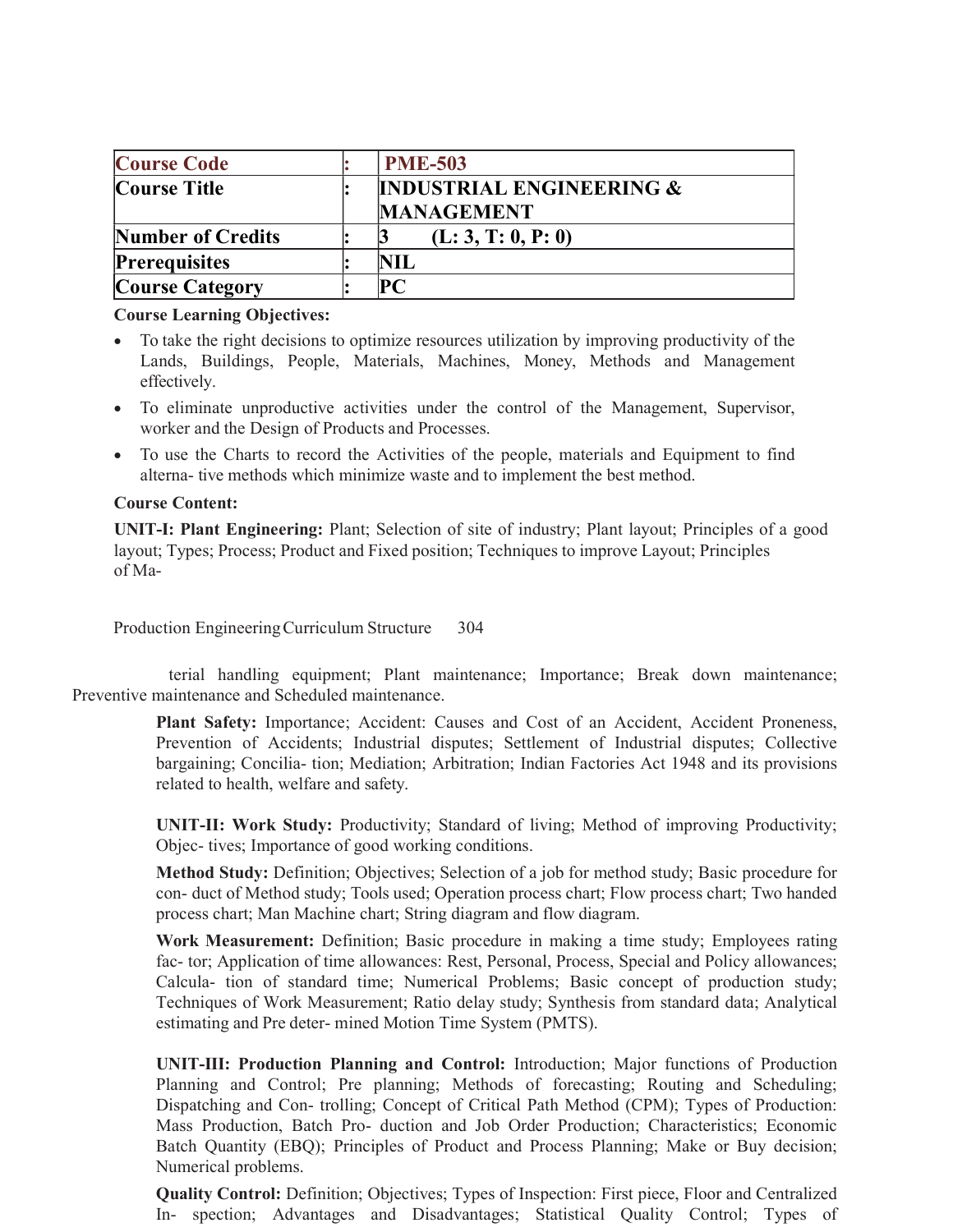Measurements; Meth- od of Variables; Method of Attributes; Uses of X, R, p and c charts; Operating Characteristics curve (O.C curve); Sampling Inspection; Single and Double Sampling plan; Concept of ISO 9001:2008 Qual- ity Management System Registration/Certification procedure; Benefits of ISO to the organization.

UNIT-IV: Principles of Management: Definition of Management; Administration; Organization; F.W. Taylor's and Henry Fayol's Principles of Management; Functions of Manager; Types of Organiza- tion: Line, Staff, Taylor's Pure functional types; Line and staff and committee type; Directing; Leader- ship; Styles of Leadership; Qualities of a good leader; Motivation; Positive and Negative Motivation; Modern Management Techniques; Just In Time; Total Quality Management (TQM); Quality circle; Zero defect concept; 5S Concept; Management Information Systems.

Personnel Management: Responsibility of Human Resource Management; Selection Procedure; Training of Workers; Apprentice Training; On the Job training and Vestibule School Training; Job Evaluation and Merit Rating; Objectives and Importance; Wages and Salary Administration; Compo- nents of Wages; Wage Fixation; Type of Wage Payment: Halsey's 50% Plan, Rowan's Plan and Emer- son's efficiency plan; Numerical Problems.

UNIT-V: Financial Management: Fixed and Working Capital; Resources of Capital; Shares Prefer- ence and Equity Shares; Debentures; Type of debentures; Public Deposits; Factory Costing: Direct Cost; Indirect Cost; Factory Overhead; Selling Price of a product; Profit; Numerical Problems; Depre- ciation; Causes; Methods: Straight line, sinking fund and percentage on Diminishing Value Method; Numerical Problems.

Material Management: Objectives of good stock control system; ABC analysis of Inventory; Pro- curement and Consumption cycle; Minimum Stock, Lead Time, Reorder Level-Economic Order Quan- tity problems; Supply Chain.

#### Reference Books:

- 1. Industrial Engineering & Management, S.C. Sharma, Khanan Book Publishing Co (P) Ltd., New Delhi
- 2. Industrial Engineering and Management, O.P. Khanna, Revised Edition, Dhanpat Rai Publications (P) Ltd., New Delhi – 110002.
- 3. Management, A global perspective, Heinz Weihrich, Harold Koontz, 10<sup>th</sup> Edition, McGraw Hill In- ternational Edition 1994.
- 4. Essentials of Management, 4th Edition, Joseph L.Massie, Prentice-Hall of India, New Delhi 2004.
- 5. Principles and Practices of Management, Premvir Kapoor, Khanna Publishing House, N. Delhi

Course outcomes:-At the end of the course, the student will be able to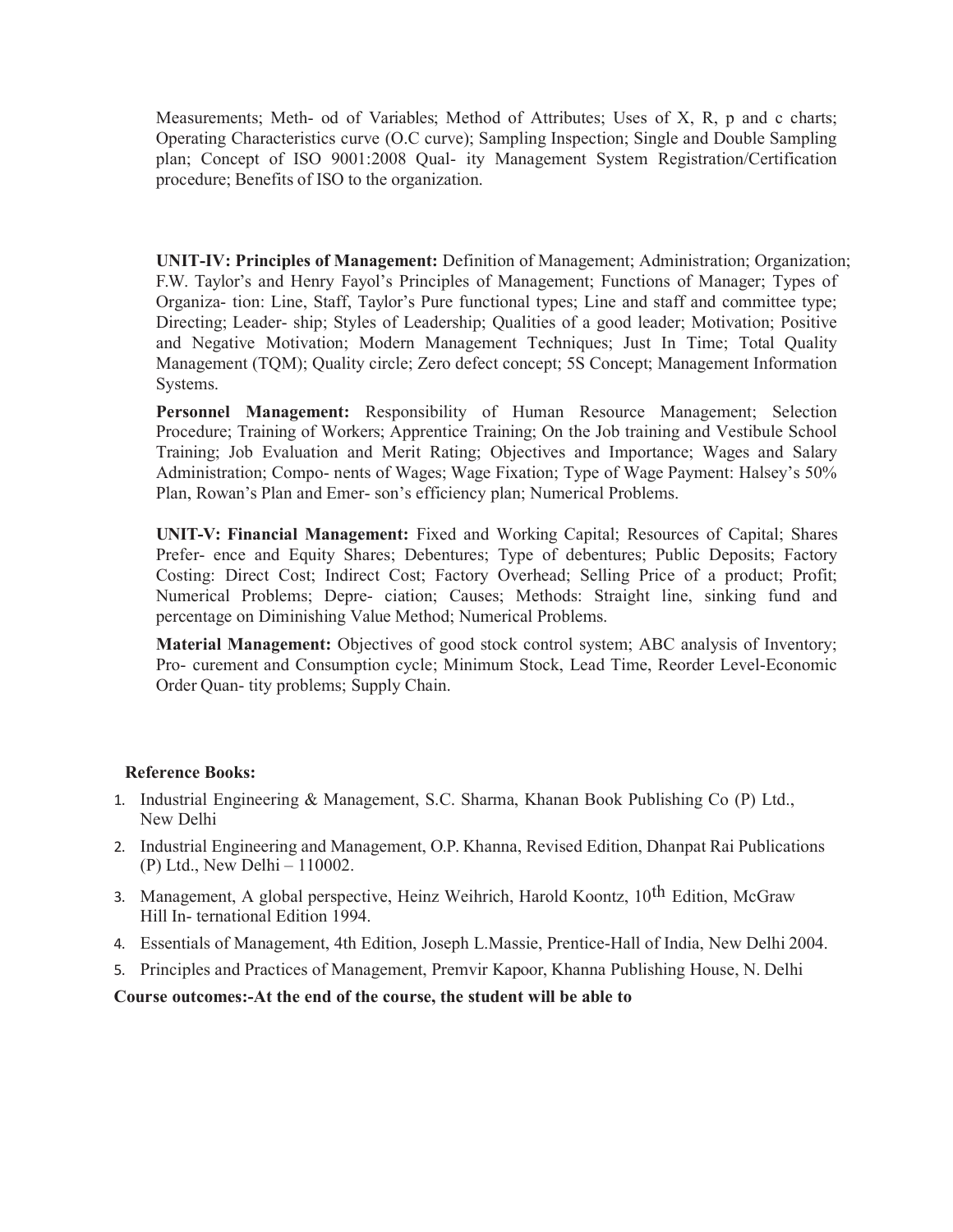| Explain the different types of layout and plant maintenance with safety      |  |
|------------------------------------------------------------------------------|--|
| List and explain the need of method study and<br>work measurements           |  |
| Explain the production planning and quality control, and its functions       |  |
| Define the principles of personnel management and<br>organizational behavior |  |
| List and explain the different financial and material<br>management          |  |

| Course Code       | <b>POE-051</b>             |
|-------------------|----------------------------|
| Course Title      | <b>OPERATIONS RESEARCH</b> |
| Number of Credits | (L: 3, T: 0, P: 0)         |
| Prerequisites     |                            |
| Course Category   | IPF                        |

 To provide a broad and in depth knowledge of a range of operation research models and tech- niques, which can be applied to a variety of industrial applications.

# Course Content:

UNIT-I: Development, Definition, Characteristics and phase of Scientific Method, Types of models;

General methods for solving operations research models.

UNIT-II: Allocation: Introduction to linear programming formulation, graphical solution, Simplex Method, artificial variable technique, Duality principle. Sensitivity analysis.

UNIT-III: Transportation Problem Formulation optimal solution. Unbalanced transportation prob- lems, Degeneracy. Assignment problem, Formulation optimal solution.

UNIT-IV: Sequencing: Introduction, Terminology, notations and assumptions, problems with njobs and two machines, optimal sequence algorithm, problems with n-jobs and three machines.

UNIT-V: Theory of games: introduction, Two-person zero-sum games, The Maximum –Minimax prin- ciple, Games without saddle points – Mixed Strategies, 2 x n and m x 2 Games – Graphical solutions, Dominance property, Use of L.P. to games.

# Reference Books:

- 1. Operations Research: an introduction, Hamdy A. Taha, Pearson Education.
- 2. Operations. Research: theory and application, J.K. Sharma, Macmillan Publishers.
- 3. Introduction to Operations Research: concept and cases, Frederick S. Hillier and Gerald J. Lieberman, Tata McGraw-Hill

#### Course outcomes: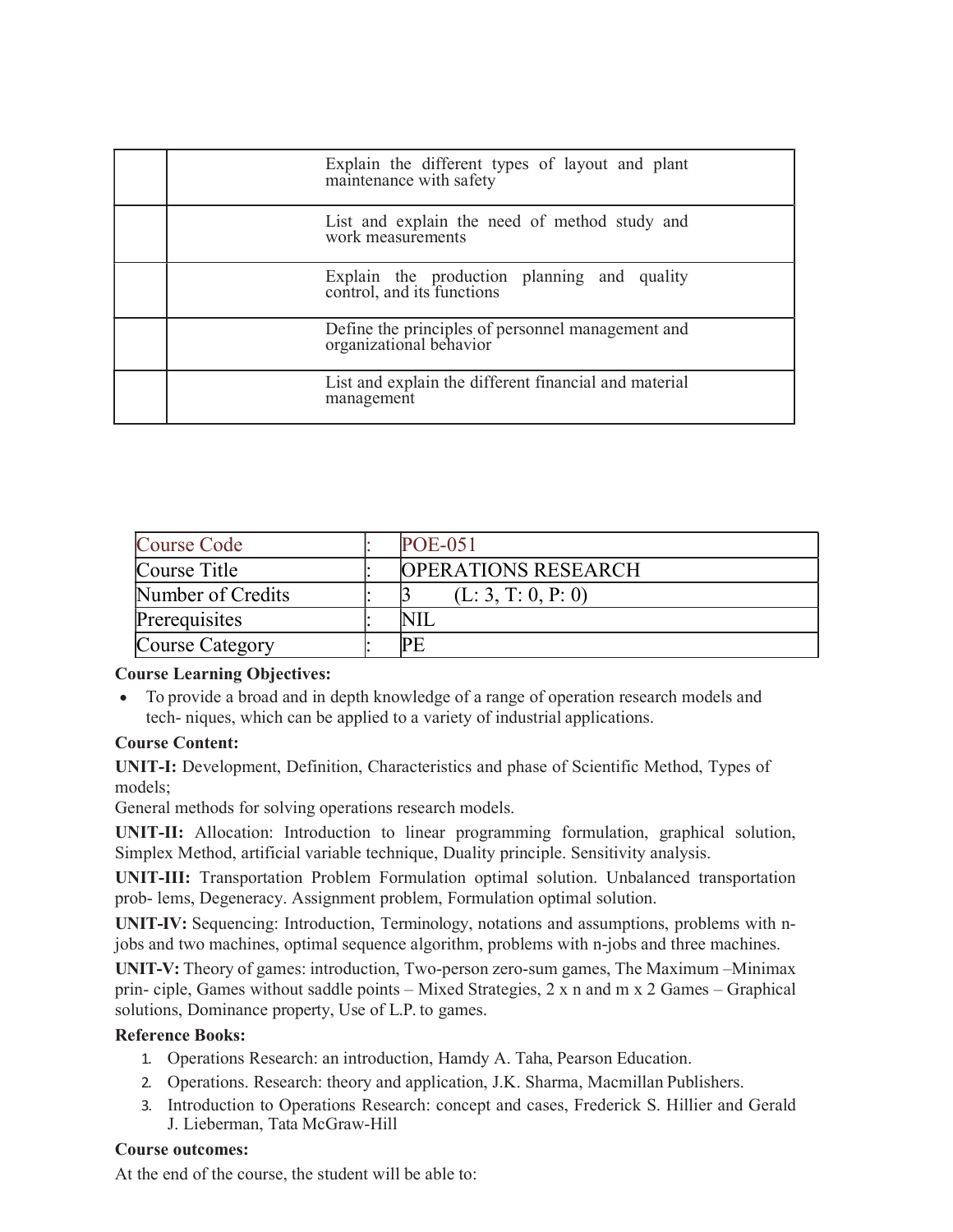| Understand the formulation of Liner Programming                                 |
|---------------------------------------------------------------------------------|
| Analyze and Convert the problem into a mathematical model.                      |
| Understand and implement the transportation problems at workplace               |
| Understand sequencing to optimize the process time for n- job and m-<br>machine |
| Identify and select suitable methods for various games and apply the LP         |